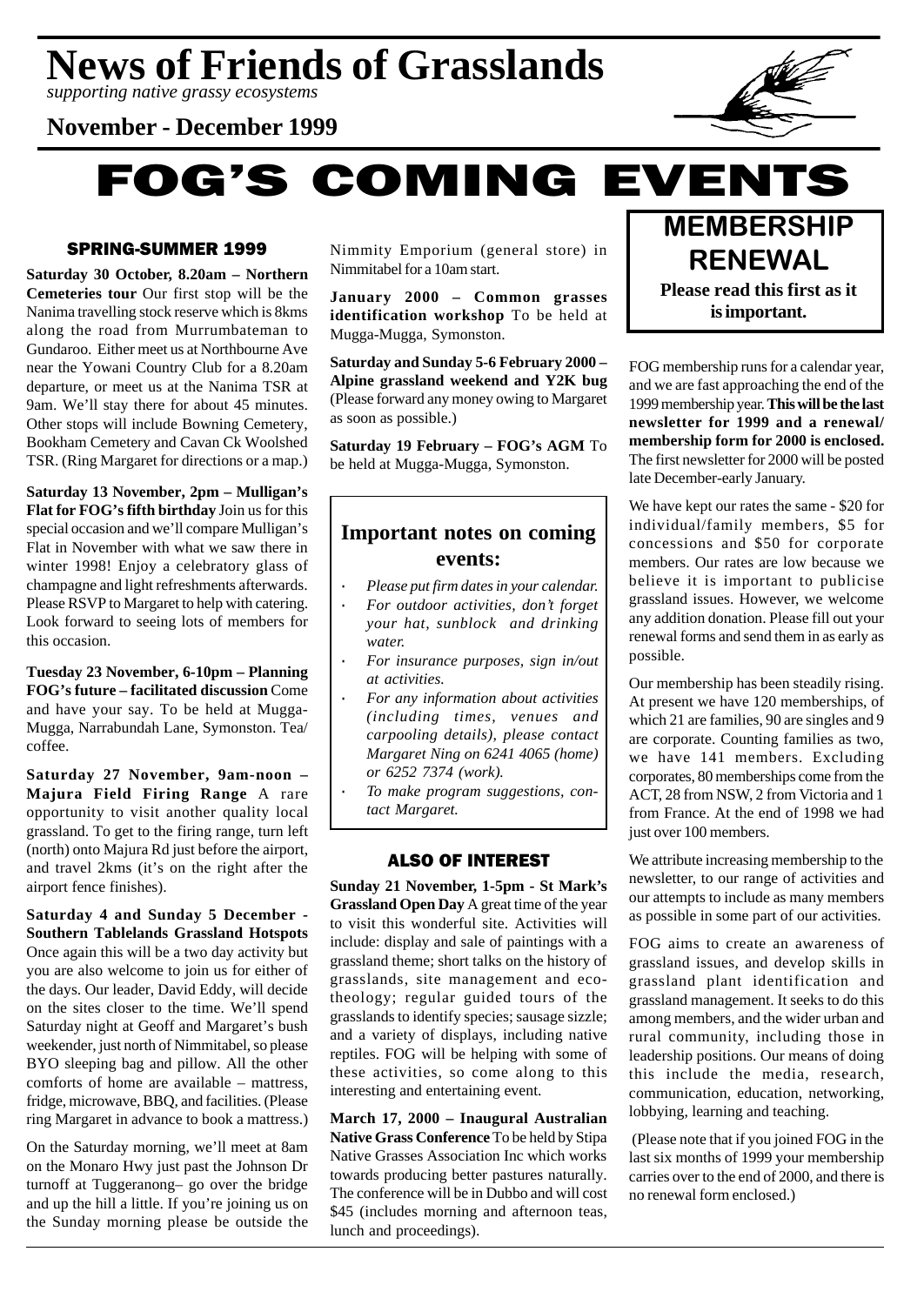# NEWS ROUNDUP

*News Roundup reports on FOG activities, grassland activities by other groups (local or otherwise), and news of grassland and conservation issues. Please contact Margaret if you have an item you would like to include.*

# Workshops, Conferences, Workshops

The Friends of Grasslands workshop proceedings, *Development and Native Grasslands: Resolving Conflicts, 26 May 1998* has been finalised and distributed. The forward is by Brendan Smyth, ACT Minister for Urban Services and Environment. The content and presentation are excellent. Congratulations to the editors: Art, Naarilla and Kim. The drawings by Michael Bedingfield are a bonus.

Another excellent set of conference proceedings is the *Down to the Grass Roots: Management of Grassy Ecosystems (9-10 July 1998).* This is a wealth of information and insights.

*Pasture Management for Production, Catchment and Biodiversity Workshop* organised by Friends of Grasslands on 11 August 1999 was reported on in the last newsletter. Unfortunately, there are no plans to publish proceedings. A summary of the papers is presented in an article commencing on page 3. Some papers are available from Margaret.

There were several FOG members at the Bushcare Conference held in Clare on 19-21 August. A report appears on page 5.

FOG plans to present a paper, *Community Organisations Approaches to Threatened Species Preservation: FOG's Experience,* to the Australian Network for Plant Conservation Fourth National Conference, 25-29 November 1999 – see report in next newsletter.

#### Cooma Survey

FOG was one of the sponsors of the successful Cooma Tip Survey for the Striped Legless Lizard and the Grassland Earless Dragon organised by the Cooma Monaro Council and led by James Dawson (NSW NPWS) on 4 September.

To the delight of twenty participants, fifteen dragons and four legless lizards were found. This was an opportunity to understand the grassland structure and habitat. For example, dragons were found all over the site and the legless lizards along the ridge.

The survey should mean that most of the site will be joined to Kuma Nature Reserve; only five acres are required for tip expansion and

that not for many years. This event received good coverage in the Cooma Monaro Express.

#### Radio Hill, Cooma

Threatened Species Day, 7 September, was an opportunity to focus on FOG's project at Radio Hill and to get some publicity. Approximately thirty persons turned up (including fifteen students from Snowy Mountains Grammar School), representing many local groups as well as FOG. Despite a lack of facilities, we managed to organise morning tea - improving our improvisation skills.

Geoff Robertson and David Eddy talked about FOG, the importance of the occasion and FOG's plans for the site. James Dawson (NSW NPWS) talked about the Grassland Earless Dragon and Striped Legless Lizard and plans to survey the site for both species. A guided walk followed. The Cooma Monaro Express gave excellent coverage of the activity, before and after the day.

#### ACT Weed Strategy

In FOG's July-August Newsletter, Anne I'Ons asked, W*here is the ACT Weed Strategy?* Geoff Butler provided many answers when he addressed an audience of thirteen (mainly FOG members) at the Environment Centre on 7 September. He comprehensively covered the ACT government's weed strategy, and indeed is confident the ACT government has on occasions led the way in this important policy area. See article by Naarilla on page 9.

#### Fisher Parkland

Cooleman Ridge and Mount Taylor Parkcare Groups, and FOG organised a discovery and rehabilitation activity on 12 September. Approximately thirty people, including enthusiastic youngsters, turned out. Earlier in the day, Bess Sledge and her team had cut much of the grass, and FOG's role was to direct the afternoon work and lead a tour. Rehabilitation consisted of removing cut grass and briars, and weeding. This certainly made the site look better and hopefully will help native grass and forb species. While we saw many plants, most were not in flower and *Grassland Flora* had to fill in the void with its fine photographs.

#### Conder in the Balance

Conder grassy woodland site (4a) has received widespread coverage over the last two months. Michael Bedingfield's article in Panorama (pages 9-10, Canberra Times, 4 September) provided an excellent account of his own personal experience of the site, the struggle to save the site, a wonderful colour photo and two of his drawings. This has stirred up much interest and activity by local residents and conservation groups, and local residents have organised a petition.

The FOG committee wrote to the Minister, Brendan Smyth, to correct some misconceptions about FOG's role in supporting efforts to save the site and to seek a reassessment of the site. The Minister's reply essentially restated the Government's position which was reported in the last newsletter.

The Office of the Commissioner for the Environment, in response to an objection over the road proposed for the site, called a hearing on 20 September. This was attended by representatives of the Conder Community Landcare Group, Conder Residents Action Group, Clean Up Australia, Society for Growing Australian Plants (Canberra Region), Canberra Ornithologists Group, Canberra Field Naturalists, the Conservation Council, and Kerry Tucker (Member, Legislative Assembly). FOG outlined in some detail the information it had on the site. All participants agreed with the conservation position taken in the agreed joint letter referred to in FOG's July-August newsletter. The Commissioner's report should be sent to the Minister shortly.

In the meantime, local residents are leading a campaign on a number of fronts and lobbying various members of the Legislative Assembly. There has been much press coverage in the Tuggeranong Chronicle and the Valley View.

There have been some concerns about FOG becoming involved in this issue. It is difficult in a controversial situation to keep a balance. FOG has sought to take a detached view, provide its best advice when asked, while keeping FOG members informed. It has encouraged parties to do likewise and attempted to avoid making the issue party political. It has urged respect for differing views.

Generally this approach has been accepted and FOG members who are actively involved have behaved well at all times. All other participants (of whatever view) have done likewise. We all realise that whatever happens in this case, we want to work with all parties to get the best outcomes for grassland conservation.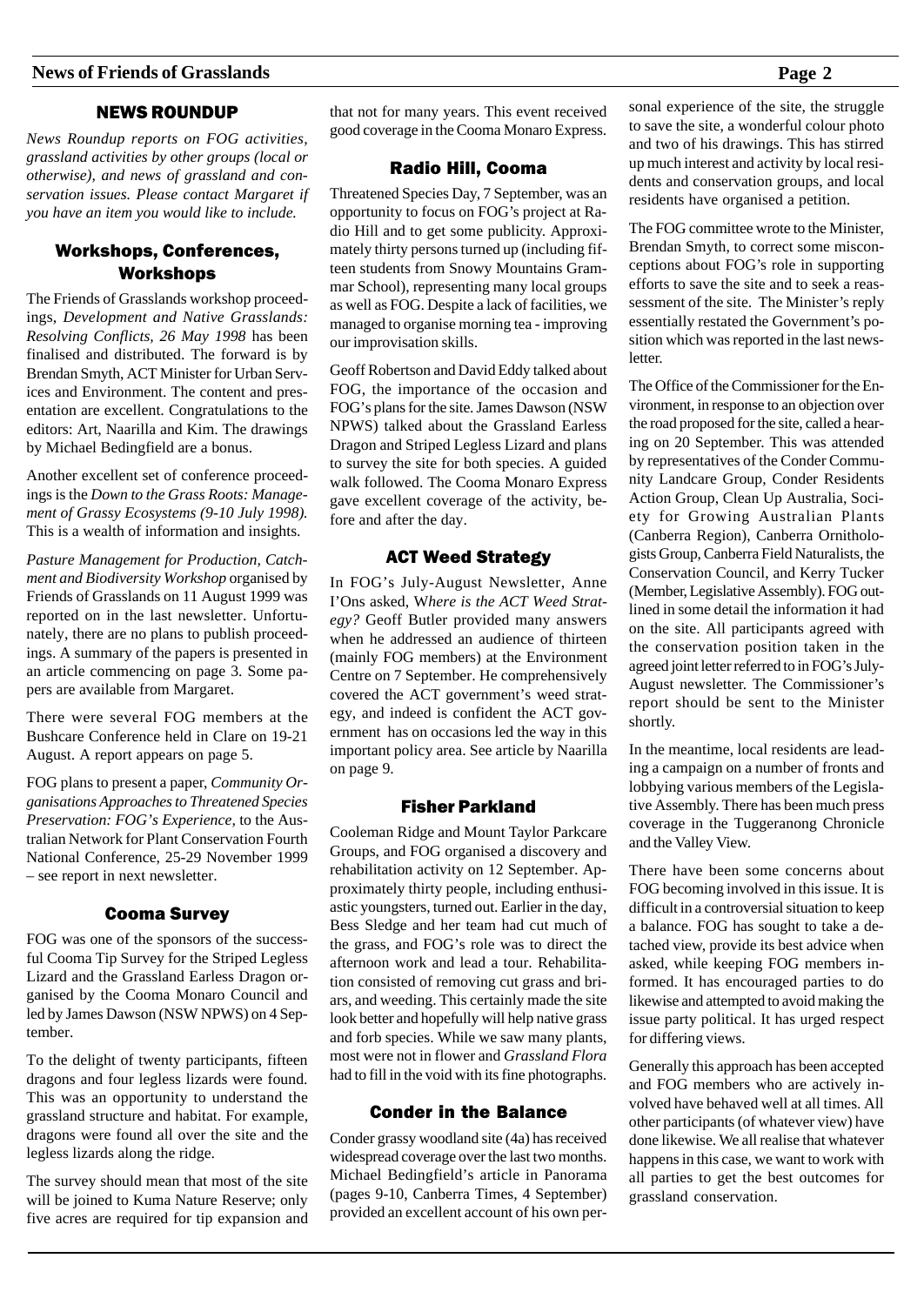# ACT Government Mowing Policy

In response to an article in the *Canberra Times* on mowing of public grassed areas in Canberra, the FOG committee wrote to the Minister for Urban Services, Brendan Smyth MLA, on 10 August 1999 asking for information on government policy on the issue. The Minister replied in a letter dated 26 August. Canberra Urban Parks and Places (CUPP) is responsible for management of open spaces within the urban area, which comprises about 4000 ha of dryland grass and 125 ha of irrigated grass. A March 1999 CUPP document "Native Grass Sites", a copy of which was enclosed with the Minister's letter, maps 33 sites classified as either native grassland or grassy woodland, and includes a table outlining the Department's mowing regime for each site. The presence of plant and animal species of conservation significance is also noted. Twelve of the sites are cross-referenced to the Government's Action Plan No. 1 on Natural Temperate Grassland.

Environment ACT has responsibility for grassed areas outside the urban limits. According to the Minister's letter, "mowing in



these areas is carried out for fire-hazard reduction only and this is generally done before the end of December each year".

# Community Garden Grant

In our last newsletter, mention was made of FOG's support for a grant application by the University of Canberra for funds to build a native plant display garden at the University. We are pleased to report that the grant application was successful. This garden will be used to increase plant knowledge of landscape architecture students and be open to the public. We hope to report more on this in future.

# **PASTURE MANAGEMENT WORKSHOP**

FOG's *Pasture Management for Production, Catchment and Biodiversity* workshop held on 11 August exceeded expectations in all directions. The following is a very brief summary of the papers - those marked with an asterisk are available from Margaret Ning. A background article on the workshop was published in the last issue.

#### **Opening\***

Harold Adams (ACT Rural Lessees Association), opening the workshop, commented on the "galaxy of impressive speakers" to follow and observed that the workshop would build on last year's. He believes the promoted image of Australia as a rugged and tough landscape should be replaced by one which is vulnerable and unpredictable where drought is probably the norm and good seasons a bonus. He pointed out that in 200 years we have created many problems but one advantage is that the problems are capable of national management – we don't need to rely on other countries. The Rural Lessees seek to balance economic and environment issues in a context of sustainable development.

#### **Aims of pasture management\***

Peter Simpson (NSW Agriculture) spoke on the aims of pasture management. He observed that different land managers, including urban communities, eco-conservationists, tourist organisations, and a variety of farmers (commercial, part-time farming mixed with off-farm income, and hobby) share some common management goals but there are also differences.

Peter listed five pasture development options. First, high-input-high-output-replacement management systems based largely on introduced pastures, and intensive fertiliser and livestock management. Second, degraded sown pastures using low fertiliser application and stock management inputs. Third, low input systems maintaining native perennial grasses and introduced legumes and limited fertiliser application. Fourth, pasture of native perennial grasses with no fertiliser or legume input. Fifth, commercial native grass seed (when available) to modify or redevelop pastures. These different approaches often reflect different land classes and historical outcomes. Concluding, Peter said that while farmers favour sustainable economic development, low incomes and short-term cash flows greatly hamper this.

#### **Grassland structure**

Warren King (CRC for Weeds) described grassland structures as complex eco-systems dominated by grass species. Grasslands may be based on natural or introduced species, contain a certain degree of weediness, and be sustained or maintained by grazing and/or environmental limitations.

Grassland structures depend on the relationship in the biophysical environment, such as soil fertility and grazing intensity. It is also important to examine the relationships of species in a pasture. Another phenomenon is that the higher the number of plant numbers the lower the number of species.

#### **Problems confronting pastures and grasslands**

Peter Dowling (NSW Agriculture) said that the terms 'grassland' and 'pasture' were interchangeable, although the term pasture is used when referring to production. A certain degree of biodiversity was required for good productivity but once a certain level was reached biodiversity was not relevant for good production outcomes.

Peter drew some excellent diagrams showing the interrelationships between climate, pasture ecosystems, management, vegetation, soil and annual production. He pointed out that a pasture cannot live forever – a perennial pasture may last ten years and therefore needs ten per cent recruitment of plants each year. He illustrated a time cycle showing a productivity increase in the earlier years followed by decline as stresses and disturbances set in. Therefore cyclical management is required.

Disturbances can include inadequate or excessive fertilisation, inappropriate plant species, droughts and grazing. Consequences of disturbance are decreases in desirable plant species, greater erosion and instability. He concluded that we can do better – it required better understanding of our systems: knowledge of people on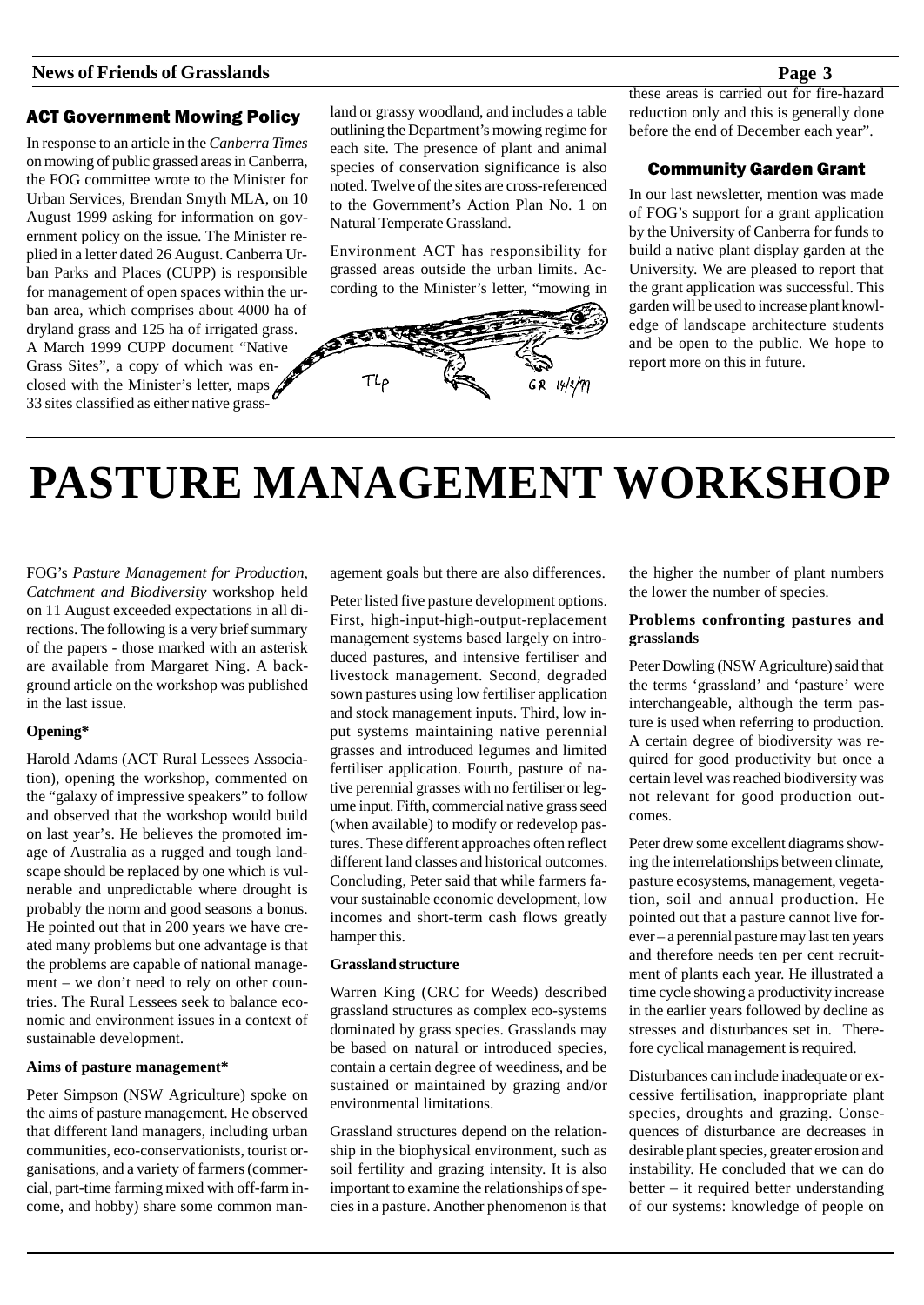the land is an important ingredient.

#### **Pasture management envelope\***

David Kemp (Orange Agriculture College) introduced the *minimum threshold concept* which places stress on pasture rather than the animal performance and condition. A related concept is the *pasture management envelope,* which emphasises managing green herbage mass and key species within lower and upper ranges – an envelope. These objectives are achieved by grazing tactics and appropriate stocking rates. While the upper range is important, managing minimum herbage mass and key species are more so.

Five grazing benchmarks have been developed. First, graze to keep a high proportion of perennial grasses - moderate grazing is important here. Second, keep grazing in a linear growth phase – if biomass remains above a minimum level, growth rates are greater. Third, keep animal intake optimal – keeping up green feed enhances animal growth rates. Fourth, maintain ground cover – this will minimise soil erosion. Fifth, maintain minor species and biodiversity – minor species play important roles as indicators and weed limiters. Overgrazing seems to eradicate them. Sixth, maintain green leaf cover over summer – avoid over and under grazing. This is important for water (and salinity), soil, and root growth.

Benchmarks for dry season (drought) grazing are to reduce grazing pressure, reduce stock numbers and minimise expensive hand feeding. Interestingly, these strategies will have a positive effect on retained animals.

Some judgement is required in determining suitable herbage mass (t DM per hectares) which varies according to species – lowest for Danthonia species and highest for Phalaris; these rates should be applied to desirable species and not weeds such as Serrated Tussock. Not all species can be continuously grazed and need to be allowed to flower. During the afternoon tea break a walk on the oval provided an opportunity to assess herbage coverage.

#### **Practical application**

Col Langford (NSW Agriculture) said good pasture management leads to good animal production and hence survival. However, one must recognise we are dealing with competing goals and complex systems. Principles to be adopted are KISS and cost neutrality. He considered that many mistakes had been made in the past – clearing, ploughing and herbicides had caused more problems than grazing alone. The attitude that "replacement was always better" was not being reversed.

We need to understand land class, aspect, topography, slope, pasture type and soil acidity, and manage accordingly. Generally land is classified as class one and two in valley floors, three and four for mid slopes and five for hilltops – this is often related to steepness. He suggested that it would help if Government agencies had a standard land class classification. Aspect is recognised as important, especially as the northern slopes, preferred by grazing animals, are often degraded. Grazing systems may be set stocking or rotational – often both are used by farmers.

The application of management principles means setting realistic goals for the property and the paddock and working out how to achieve them. It is important to manage land classes according to their capability – hills could be treated as rangelands, slopes conservatively stocked while valleys with introduced pastures could be pushed hard. Approaches needed to be treated with flexibility, not as recipes. Biodiversity should be achieved over the whole farm – different species respond to different conditions. There is a good message in PROGRAZE – green growth drives the system.

#### **Practical skills**

Col spoke of the plant, animal and planning skills required for pasture assessment and management. Plant skills include knowing what you have: annual and perennial, quality and quantity, percentage legumes, nutrition and ground cover. Animal skills include understanding live weight (kg) and fatness score (fat score), and management and handling skills. Planning requires setting goals for farm and paddock, pasture and animals, marketing and monitoring, matching production targets and land capability.

Managing weeds is important, but wearing sunglasses (ignoring them) can sometimes be an important strategy – how invasive are they, how long have they been there, how much damage do they do? Australian native grasses are sometimes considered weeds (eg Microlaena seeds in wool). Control may be achieved through alternatives to herbicide (eg using goats). Col's view was that weed strategy depended on goals – get rid of weeds if you want but don't waste money.

New enterprises are an option, although there were some anomalies – it was necessary to get licences for alpacas but not for some of the worst pests (such as horses).

#### **Catchment issues\***

Joe Walker (CSIRO Land and Water Division) stated that the desired end points for catchment management are to optimise carrying capacity, conserve biodiversity, improve productivity and maintain perennial grasses. The outcome would be a sustainable system, less ground water recharge, less soil loss and less soil acidification.

Joe examined the effects of grazing on catchment processes. Grazing can alter vegetation and soil characteristics which impact on the catchment processes in the storage and transfer of energy, water and nutrients. These effects may be pronounced around watering points and other sites where livestock concentrate. Joe examined how grazing can result in nutrient and organic matter loss, chemical residues, salinisation, acidification, waterlogging, soil structure decline and loss.

To sustain high input and intensive stocking regimes, nutrient cycles need to be closed (except for produce leaving the farm or catchment). Greater understanding is required to achieve this. Animal industries are beginning to see the value of ISO 9000 type Quality Assurance and Australia could gain a competitive advantage if it was able to demonstrate (to consumers) that it achieved this standard.

#### **Managing weeds**

David Kemp stated that weeds in crops and pastures need different approaches. In crops there is one harvest period and a critical competition period. Pastures can be seen as a continual harvest and therefore weeds present continual competition. While demand for pasture is constant throughout the year, pasture supply is seasonal. Poor management of pasture therefore provides opportunities for weeds – it is important to reduce chances for nasties to get established. Effects of weeds on animals need separate consideration.

Weed management requires good plant identification skills. Conspicuous species are often over estimated in casual observation. Some species may need to be tolerated – trying to eliminate Vulpia through use of herbicide is pouring money down the drain. A weed strategy should identify desirable and undesirable plant species, reduce grazing pressures generally, and combine strategic grazing with other control measures. Some alternatives to herbi-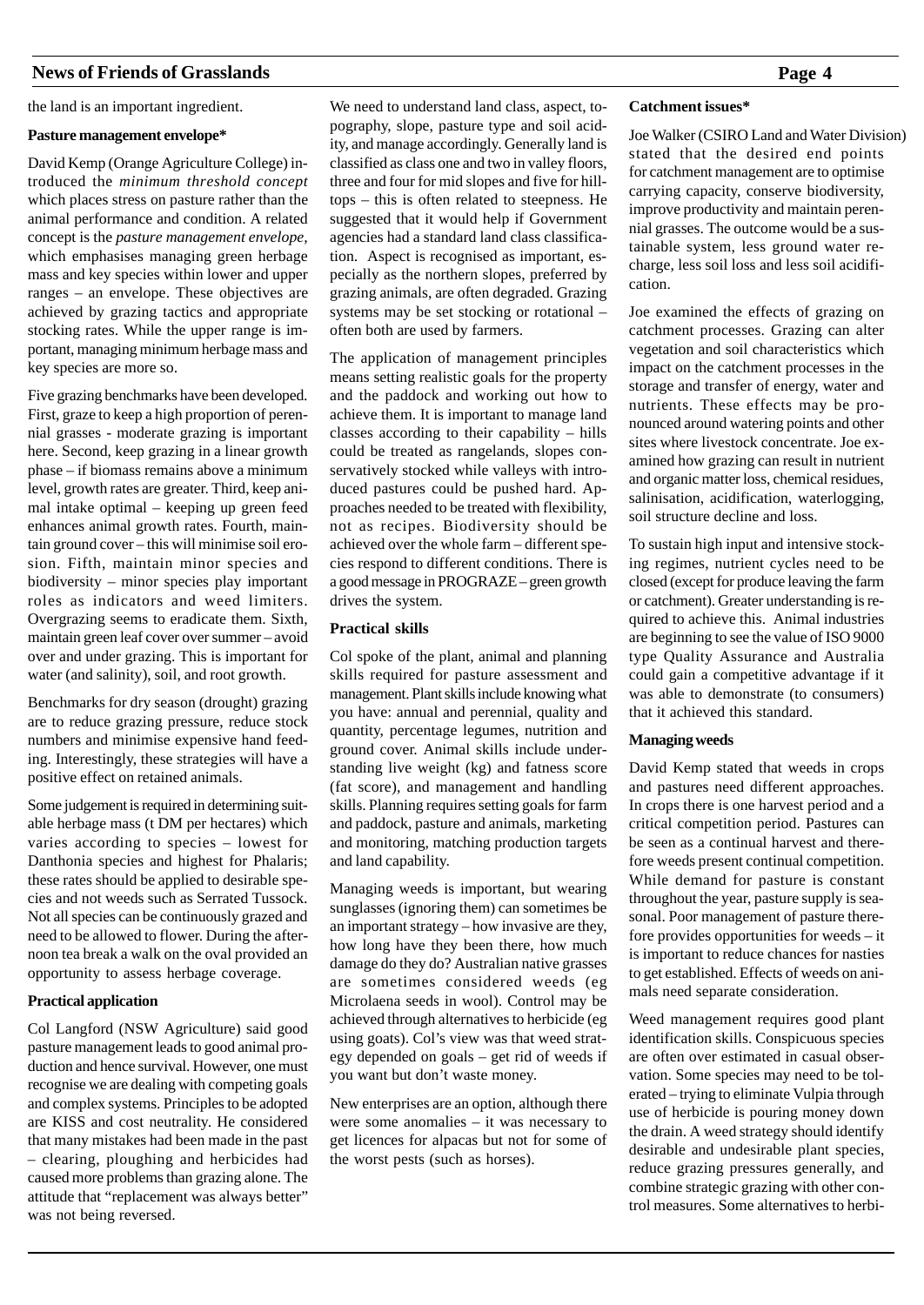cides are slashing, competing pasture species, reducing seed production, allowing higher litter, and burning (all at appropriate times).

#### **Conserving communities**

Sarah Sharp (Environment ACT) addressed preserving high-conservation-value grassland communities. For this purpose it is necessary to define (native) grasslands, (native) grassy woodlands, native pastures, and exotic pastures. The distinction between grassland and pasture centred on the presence of forbs (nongrass herbs). The strategies for preserving high value areas include: retaining ground cover; encouraging diversity of plants, animals and structure; minimising soil degradation; controlling weeds; and having clean water. The advantage of such strategies is to provide a balanced diet for a diverse fauna. She expressed surprise that more work was not done on the value of forbs in grazing. Native seed from such areas is also an economic resource.

Loss of grassland has occurred most in land classes one and two, three has also diminished, with classes four and five less so. Conservation is not at odds with grazing, especially as conservation requires removal of biomass. In fact, good grassland eco-communities have been maintained under some grazing regimes – so if it works why change it? What is required is adaptive management (survey, research, application of research, review and adaptation). Keeping photos and records of (grazing) management are essential.

#### **Conserving species\***

Josh Dorrough (ANU) addressed some of the principles of fauna and flora species conservation. In the case of fauna, habitat complexity is essential to ensure a diverse range of niches. Habitat may include rocks, shrubs, trees, logs, wet and dry areas, plant species and biomass and plant structure composition. For larger species, diversity may take place between paddocks (roadsides, etc.), while for smaller species within paddock structure is important. Maximising habitat may not be compatible with optimal pasture production (eg dead tussock material may provide important habitat).

To conserve individual plant species, it is necessary to understand how stocking intensity may directly affect growth, reproduction and germination. Therefore, conservation of individual species may require strategies (eg periods of no or light grazing) to allow each of these critical phases to occur.

#### **Genetic diversity**

Andrew Young (CSIRO) reported on his recent research on genetic diversity with the Button Wrinklewort *(Rutidosis leptorhynchoides)* and the Small Purple Pea *(Swainsona recta).* As populations become small they suffer from genetic erosion and with little genetic diversity, their long-term survival is bleak. His work has shown that small populations are unable to breed or offspring show poor root, herbage, and seed development.

Andrew's work suggests that a plant population of 200 is quite reasonable to avoid these problems. When populations are below such a size, it may be possible to go further afield to find suitable seed for breeding, although there may be incompatibilities.

#### **Discussion periods**

The discussion period before lunch, led by Denys Garden (NSW Agriculture), and before the close, led by Leon Horsnell (Convenor), were lively and added to the plethora of information and its interpretation. It is not possible to repeat it here. However, some themes did emerge.

Among agriculturalists, there was recognition that replacement of native species with high input non-native pastures had run its course and there was a place for the two approaches to cohabit. Production and conservation strategies overlap in many areas. Knowledge of species and structures was important for good conservation and production management, as were well-considered and implemented management plans. Farmers played an important role as stewards, whose practical knowledge was an important input to good management. Global, economic and market pressures which hindered adequate returns worked to the detriment of good management and conservation practices.

The diverse audience listened attentively and participated actively – showing that seeking a common understanding and sharing experiences are values we all share. However, much credit must go to each of the presenters, the discussion leaders and chairpersons who showed tremendous leadership, experience, knowledge and communication skills.

# BUSHCARE CONFERENCE, CLARE

The Bushcare Conference in Clare on 19-21 August was titled *Balancing Conservation and Production in Grassy Landscapes.* While the theme was very similar to the FOG organised workshop described earlier, the approach was much more conservation focused. There were a number of familiar faces – including David Kemp and Peter Simpson (who were both contributors to the FOG workshop and the Clare Conference). Nine FOG members were present. Everything ran smoothly despite the capacity audience and crowded program.

Each of the presentations had something new to offer. The organisers are optimistic that conference proceedings will be ready by Christ-

#### Geoff Robertson

mas, so I will not attempt in any way to summarise the conference. Rather, I would simply like to make a few personal observations.

Margaret and I travelled to Clare by car, stopping to look at national parks, reserves and roadside vegetation fairly frequently. We saw many interesting sites but were left with the impression of a countryside largely devoid of remnant vegetation and smothered by weeds. It makes one appreciate the importance of remnants. We were thrilled to see two South Australian grassland sites. At one I hopped a fence to frolic in the Kangaroo Grass and Grass Trees, and the other was Mount Cone, a recently acquired Lomandra grassland (known

as Iron Grass in SA), which we visited as part of the conference.

I have since enjoyed reading two books on SA. This first is *The Temperate Grasslands of South Australia: Their Composition and Conservation Status* by Michael Hyde (WWF) and the second, *Weed Management in Temperate Native Grasslands and Box Grassy Woodlands in South Australia* by Richard Davies (Black Hill Flora Centre and Botanic Gardens of Adelaide). These make good reading, and contain documentation and descriptions of SA grasslands. Richard (Rick) was also one of the speakers at the confer-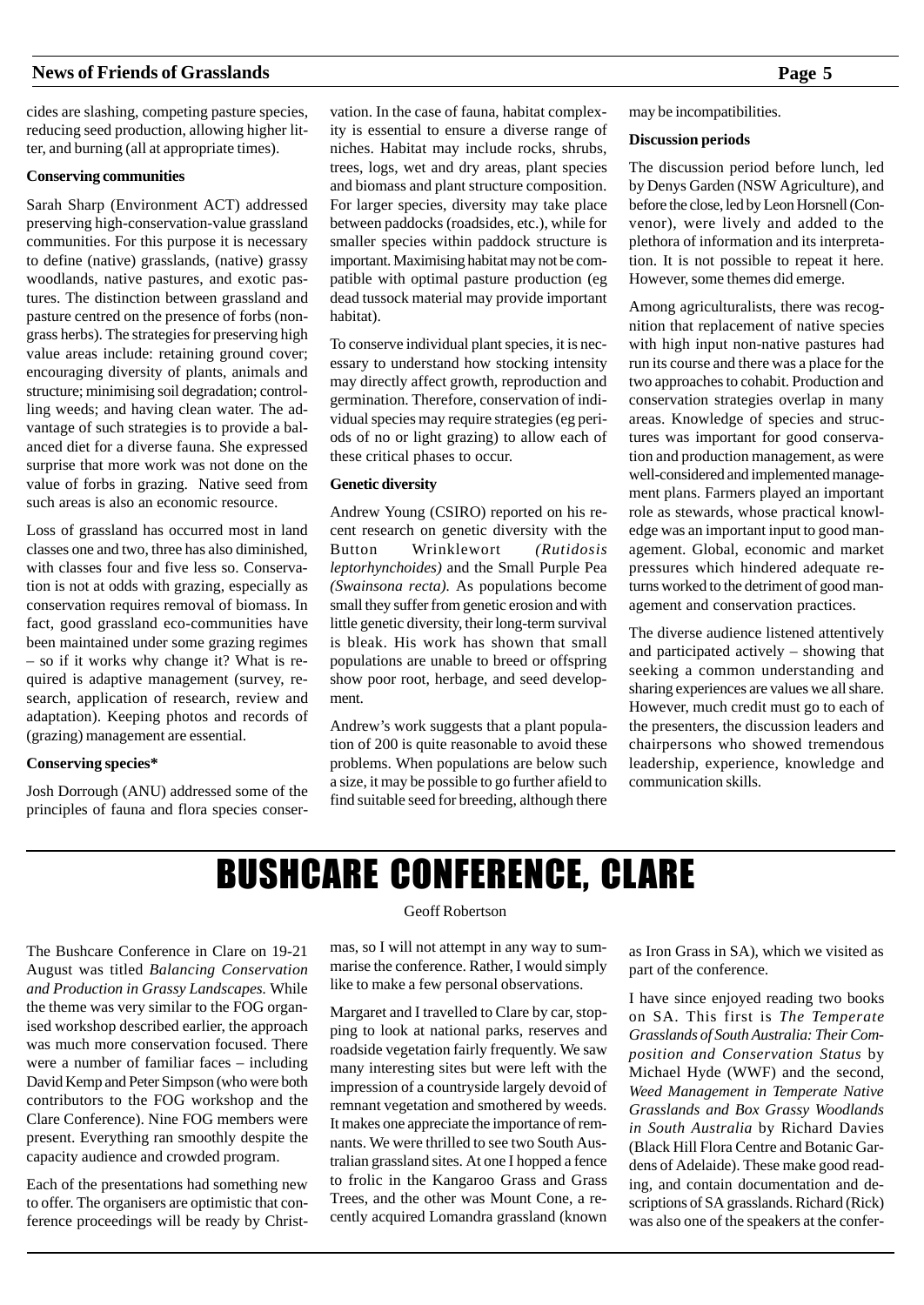ence and he gave a good summary of the SA situation.

Another conference delight was a talk by Sylvia Clarke on the Pygmy Bluetongue Lizard accompanied by a lively specimen of the species. Our newsletter has featured two articles on the Pygmy Bluetongue which, apart from being small, does not have a blue tongue. Also on fauna conservation, there were excellent presentations on bats, the Plains Wanderer, and the (female) Sun Moth – the vanishing Amazon Clone of grasslands.

Another highlight was seeing slides of other grasslands. One in Tasmania particularly whetted my appetite to venture from the mainland. Closer to home, Charlie Litchfield showed the Monaro in all its glory. He provided a good geographic and historical perspective. Owen Whittaker outlined what Greening Australia is doing in this neck of the wood(land)s. A lot of interesting material on Victoria was also provided.

The session on managing native pasture featured both Peter Simpson and David Kemp with somewhat different material to what they presented to FOG in Queanbeyan – I am looking forward to reading more on this in the proceedings later in the year. Bill Johnston made some insightful observations about grasslands around Wagga. The most amazing talk was by Christine Jones on direct sowing of crops into native pastures to conserve biodiversity – my mind is still boggling.

Many speakers threw out new challenges: farm management (Jim Crosthwaite), marketing strategies (Geoff Watson), getting the rich to invest in conservation (Carl Binning) and biodiversity management (Denis Saunders and David Freudenberger). There was a lot of interest in a session on community perceptions – involving rating photos of landscapes (Kath Williams). The vision for the future (Andrew Campbell) is, I suspect, beyond my lifetime – I am still not sure if much of it was tongue in cheek.

In some ways conservation is returning to the past. Adrian Stanley spoke on an Indigenous land management perspective which fired us all. While rightly there was some criticism of fire use (it is not always appropriate and we need to understand it better), Adrian took us through what Indigenous Australians considered were good open landscapes and scrubby closed ones – the difference being fire.



#### FLORABANK

FloraBank aims to improve the availability and quality of native seed for revegetation and conservation purposes in Australia. The project has been funded under the Natural Heritage Trust but its funding is about to run out. FloraBank is preparing a series of best practice guidelines on collecting, storing and using native seed. Those already published are 1: Native seed storage for regeneration 2: Basic methods for drying, extracting and cleaning native plant seed 3: Improving on basic native seed storage 4: Keeping records on native seed Still to come are: 5: Woody plant seed collection strategy for local regeneration 6: Native seed collection methods 7: Native seed production areas 8: Basic native seed viability and germination tests for revegetation Articles on these guidelines will be in later newsletters.

FloraBank has also produced a Model Code of Practice for community-based collectors and suppliers of native plant seed. This document discusses to whom the Code should apply, why it should be adopted, and outcomes in committing to the Code. Practices recommended include:

- Keeping thorough records of seed collection, storage and distribution;
- Not sourcing native seed from outside Australia;
- Obtaining appropriate permits and permissions before collecting seed;
- Taking precautions to minimise the spread of weeds and pathogens (eg. dieback fungus);
- Maximising genetic quality by collecting seed from at least 10 widely spaced, healthy plants that are representative of the larger population. The plants should be separated from one another by at least twice the plant's height to reduce sampling related plants;
- Removing no more seed or plant material than required, and no more than 20% of the fruit of any one plant; and
- Not trampling understorey plants or damaging vegetation unnecessarily.

FloraBank is undertaking a national survey of demand and supply of native seed and seedlings among people actually undertaking revegetation. Some preliminary results from the survey indicate that the use of seeds and seedlings is increasing. Almost all respondents consider the use of local indigenous seed and seedlings to be important. Some respondents say that there is inadequate seed in the bush to meet revegetation needs in their region.

If you would like further information, copies of FloraBank publications, or to support an additional year's funding for FloraBank, contact Warren Mortlock, FloraBank Coordinator, PO Box 74, Yarralumla ACT 2600, phone 02-6281 8585, email greenaus@ozemail.com.au, or look at their web site at www.florabank.org.au.

# NEWSLETTERS RECEIVED

#### *Sustainable Times*

Sustainable Times has an article about a recent conference and publication "Greenprint for Sydney". The Conservation Council is interested in hosting a similar conference for Canberra. The concept revolves around an "ecological footprint"; the total area of productive land and water needed to produce all the resources consumed and to assimilate all the wastes produced by a person or population. The Sydney conference included presentation of action plans for the basic issues involved in a sustainable Sydney: energy, transport, waste, water, chemicals and biodiversity. If you're interested in becoming involved in the Canberra conference, contact Loraine on 6247 7808.

#### *Eastern Gas Pipeline Community newsletter*

This newsletter has an article on protection of the environment as the pipeline is constructed. The pipeline will run from Horsely Park, South Sydney through Wollongong, Nowra, then just east of the ACT border to Cooma, Bombala, Orbost, Bairnsdale, ending at Longford near Sale. Where possible, existing easements are being used to minimise use of undisturbed land. Where land is disturbed, it will be revegetated. The project is also undertaking measures to promote weed control.

Other newsletters received and available if members would like a look are Danthonia and Life Lines (which includes reports on the National Reserves System and on environmental aspects of the Commonwealth budget).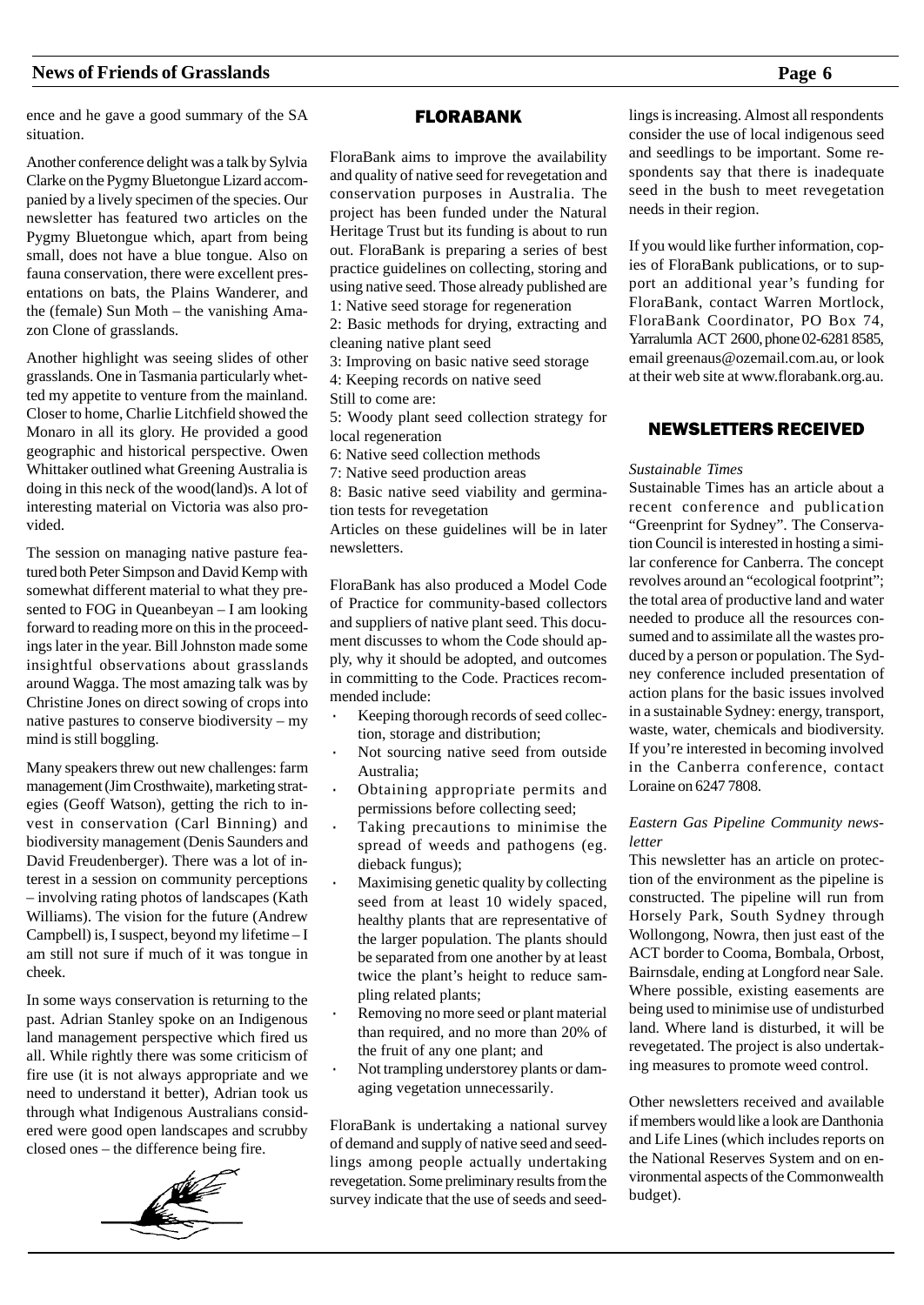# GRASSES POSTERS

One of the nicest bits of FOG mail I've opened all year contained four posters from the Australian Biological Resources Study. The posters have been produced as a supplement to the grass volumes of the "Flora of Australia" and are:

> Grasses - northern Australia Grasses - a closer look Grasses - coasts and wetlands Grasses - southern Australia

Each has a large picture or drawing illustrating a grass, and a number of small photos, accompanied by some text. On the back of each poster is a standard piece of text *Taking a closer look at native grasses*, which describes grasses and their uses in more detail, accompanied by a glossary of terms. Copies of the posters (which I thought were lovely) are available free from Environment Australia at the Community Information Unit, GPO Box 787, Canberra ACT 2601, or phone 1800 065 823 (freecall), or email ciu@ea.gov.au.



# BETTER PASTURES, NATURALLY

*(Andrew is the Native Grasses Officer, Department of Land and Water Conservation, Wellington N.S.W. Andrew may be contacted about the program, or equipment developed and used by the Program, (02) 6845 2488.)*

In an attempt to stem the decline in Australian native grasslands, and due to the increasing interest from the community

of the role of native grasses in a healthy pasture mix, the Department of Land and Water Conservation has instigated a Native Grasses Innovation and Development Program. This program aims to promote, and to provide information to the public, on the role which native grasses have in a modern agricultural landscape. The main emphasis of the program however, is centred around the development of technology that will enable efficient, economically viable harvesting and sowing of native grass seed.

Other areas in which this program hopes to have an impact are revegetation/habitat res-

toration and urban applications such as low water use on native lawns and gardens. Increasing the percentage of native perennial grasses also has huge benefits for dryland and urban salinity. Increasing both the water use potential of pasture and reducing the water requirements of urban gardens means that less water will enter the groundwater table, thus reducing the amount of salts which will be brought near the surface.

From an agricultural perspective native grass pastures have other benefits aside from dryland

#### Andrew Briggs

salinity control. Native pastures (communities) are persistent, drought resistant and require low inputs to achieve a sustainable balance. As the price of agricultural inputs such as fertiliser and lime rises, many landholders are now looking for an alternative to introduced pasture species which requires these items to have been written on such species as phalaris and lucerne. Countless dollars have been spent in the development of these species, *for Australian conditions,* and still these species will not persist in most areas, without constant applications of expensive inputs to try and change the soil balance to match the plants. And as



Figure 1: The self propelled *Scorpion* Harvester

persist. In many cases landholders have simply stopped using these inputs. The result has been that, in many instances, native grasses have re-entered the system. Many landholders are now beginning to ask "what are these grasses, and where did they come from?" The answer of course, is native grasses, and they have always been there.

Since early this century, native grasses have been scorned as unproductive, and high-input introduced pastures have been the focus for agriculture in Australia. Knowledge of native pastures is limited, and yet volumes they die out through drought or poor soils, what comes back? Native grasses. Native grasses are underrated, and their use is going to be essential in a modern, and sustainable, agricultural Australia.

Enter the Native Grasses Innovation and Development Program. If native grasses are to become reestablished in the Australian land-

scape as the dominant pasture type, the development of technology to harvest and sow them is essential. For the majority of native grasses, existing harvesters and seeders simply cannot cope with the unusual shapes, sizes and "aero-dynamics" of their seeds. Technological advancement in these two fields has been excellent during the lifespan of the project, with native grass harvesting now being carried out with a very high degree of success. The self propelled "Scorpion" harvester is shown in Figure 1, and a trailer type Brush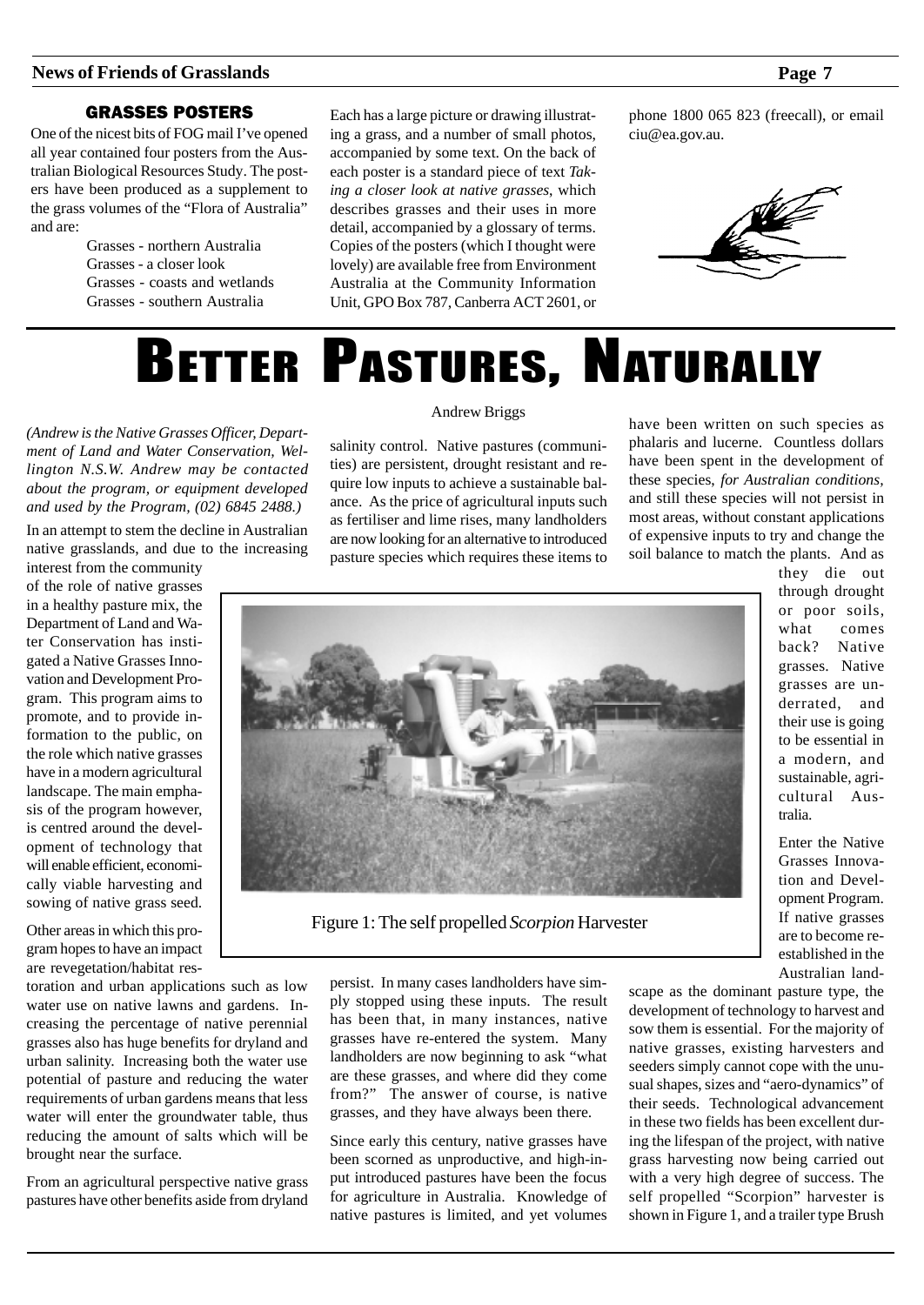Harvester, the "Grasshopper" shown in Figure 2. Marked developments in seeding technology have also been made, with a purpose built air seeder, dubbed the "Germinator" (Figure 3),

however the sowing of some seeds still poses many problems.

A number of items need to be considered in relation to the sowing of native seed. For example, what is the desired end result of the seeding activity, ie pasture, erosion control or habitat restoration? Which species? Where should the seed be sourced from? And to what degree does seed need to be cleaned to maximise seeding success; it is suspected that the various attachments to grass seeds, eg. awns, may have a vital role to play in the germination of many native species. The challenge, therefore, is to sow grass seed in a "straight from the paddock" state.

Another reason for this is because native grasses form complex *communities*, much as a successful introduced pasture will consist of a variety of different plants. Thus, to attempt to reintroduce native grasses Another problem we have encountered is erratic germination of seeds. Differential seed germination rates are another survival characteristic of native grasses. As anyone who is

#### unravelling.

This leads onto another important facet of the program: expanding awareness and acceptance of native grasses in the agricul-



The interest in native grasses as sustainable, low-input pastures is growing, as indeed it must. There are still many unanswered questions as yet, however ultimately we *will* unravel the secrets of native grasslands and the result will be sustainable grazing on better pastures, naturally!



Figure 2: The *Grasshopper* trailer type Brush Harvester



Figure 3: The *Germinator* air seeder

as monocultures or as severely modified communities for pasture production is self defeating; it is simply going down the same road as that which was travelled when pasture plants were first introduced from other countries. What we are now aiming to achieve is to harvest a healthy community, and sow the exact seed mix in an effort to re-establish that same community. Naturally, there are many various problems with this practice, not the least of which is weed seed contamination.

in touch with the land in Australia knows, no season can be guaranteed. Therefore, if 100% of the seed shed in any one generation germinated, and was then lost due to a drought, all of that seed would be lost. To counter this, native grass seed germinates bit by bit, often with long delays and dormancy periods. Often it needs to be stimulated to germinate by such agents as smoke or water,- these are some of the many critical details which we are still

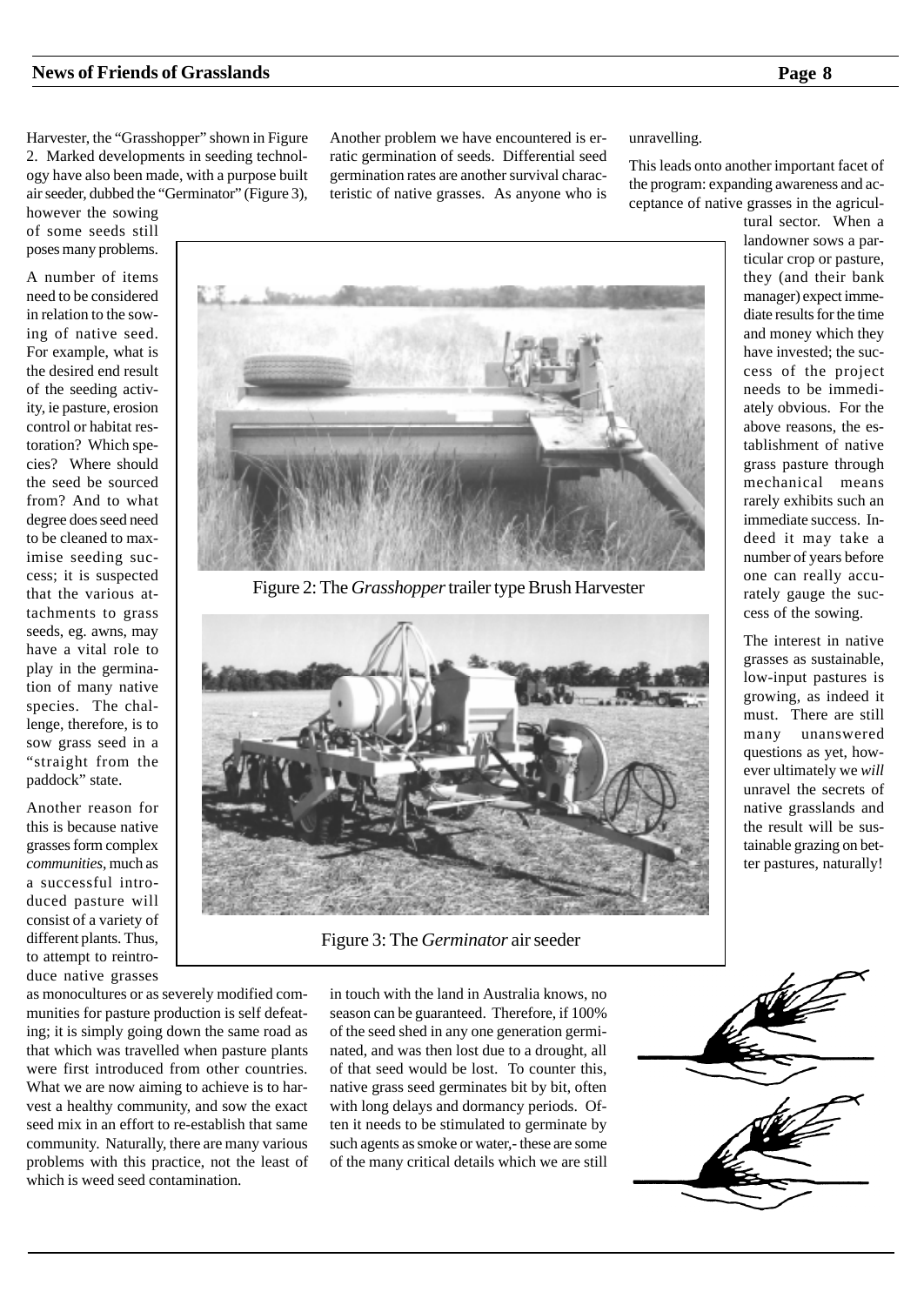# **ACT GOVERNMENT'S WEED POLICY**

#### Naarilla Hirsch

Those FOG members attending Geoff Butler's talk on weeds found it interesting and informative. Geoff, who is the weeds officer for the Conservation Council, gave us some background and history of the ACT government's policy on weeds, where it's all at now, and future issues.

#### **Background**

Weeds are now recognised as one of the major land and water degradation problems into the future. The Berry/Mulvaney report on environmental weeds in the ACT (commissioned by the Conservation Council in 1995) focused on just how widespread weeds were, and that there were far more environmental weeds than generally realised. In 1996 the government released the ACT Weeds Strategy. While this document is succinct, an earlier draft was much larger and contained a lot of material on the history of weeds in the ACT that is interesting reading. This was followed by a specific strategy for willows (a cross-regional effort).

Weeds have become significant both nationally and regionally. Forty per cent of the ACT's plant species are weeds. At the national level, a weeds strategy was released in 1997 and revised this year. No longer do we see just a concentration on noxious weeds, but now there is an equal focus on environmental weeds, including horticultural escapees.

An environmental weeds brochure was prepared (with 10,000 copies produced), and it's now at the point where it needs reprinting. Except for one, nursery responses to this brochure were very positive. Most nurseries appear happy in principle to remove weed species completely from sale, but may be reluctant to do so if other nurseries still stock the species. A Weeds Of National Significance (WONS) list was released in June 1999, and there is a Garden Escapees Weeds Strategy. An ACT Pest Plants list was also gazetted in June 1999, and there is now a Weeds Hit Team as a result of government and community recognition of the need for such a group.

#### **Current activity**

In the ACT, there is a Weed Management program (or Priority Weeds program), which is concentrating on broom and willows this year. Activities include organisation of Weedbusters

Week, during which the African Love Grass Strategy in the Murrumbidgee River Corridor will be launched. The ACT Weeds Working Group is preparing action plans as a result of regional plans for significant weed species.

Discussions are being undertaken at present with plant purchasing managers of regional supermarkets and hardware stores, to try and remove environmental weeds from sale at these outlets. Another source of introduction of weeds to Australia that I wasn't aware of is the sale of mixed seed packets from overseas.

Geoff is providing information sessions on weeds to community groups and organisations. A regular article or fact sheet on weeds is being included in the Horticultural Society's newsletter. PaLM was recently contacted about all this weed information, including new listings. Geoff is also working with local government (especially Yarrowlumla and Yass Shires) on weeds issues.

#### **The future**

Geoff spoke about concerns expressed about some species (eg. the Cootamundra wattle) appearing on the weed lists, and about other serious weeds (eg. pyracantha and cotoneaster) not being on the declared plants list. With some environmental weeds, location of the plant determines whether or not it is a serious problem. For example, poplars are a problem near waterways but not in the middle of a dry open space. There was discussion of the negative effects of the Cootamundra wattle in the bush, e.g. hybridisation with local species, and the heavier shade it produces encouraging growth of exotic grasses.

Mapping is a crucial component of any weed management strategy but is sadly lacking (except for a few species) at present. The loss of frenock has affected management of some weeds, and trial work with glyphosate is being conducted by other States. Weeds in the understorey of the pine forests in the ACT is a significant problem. Education about weeds is a very positive action, but will not totally resolve the problem and should be only a part of a weed strategy. Sponsorship from the nursery industry for the next weeds brochure is being sought. The ACT Weeds Working Group is giving

consideration to warning labels on invasive plant species being sold, although there are some cost issues associated with this.

My thanks to Geoff for his notes, which really helped in preparing this article.

# Australia's Twenty Most Unwanted

Australia now has an official listing of the country's 20 'most unwanted' weeds. The Commonwealth Ministers for Forestry and Conservation, Wilson Tuckey, Agriculture, Fisheries and Forestry, Mark Vaile, and the Environment, Senator Robert Hill jointly released the list after extensive consultation with the States and Territories.

"Weeds have been selected according to their invasiveness, economic, environmental and social impacts, current distribution, potential for spread and effect in reducing the growth of desirable plants," Mr Tuckey said.

#### **Weeds of National Significance:**

- •alligator weed (Alternanthera philoxeroides)
- •athel pine (Tamarix aphylla)
- •bitou bush / boneseed
- (Chrysanthemoides monilifera)
- •blackberry (Rubus fruticosus agg.)
- •bridal creeper (Asparagus asparagoides)
- •cabomba (Cabomba caroliniana)
- •Chilean needle grass (Nassella neesiana)
- •gorse (Ulex europaeus)
- •hymenachne (Hymenachne amplexicaulis)
- •lantana (Lantana camara)
- •mesquite (Prosopis spp.)
- •mimosa (Mimosa pigra)
- •Parkinsonia (Parkinsonia aculeata)
- •parthenium weedm (Parthenium hysterophorus)
- •pond apple (Annona glabra)
- •prickly acacia (Acacia nilotica ssp. indica)
- •rubber vine (Cryptostegia grandiflora)
- •salvinia (Salvinia molesta)
- •serrated tussock (Nassella trichotoma)
- •Willows except weeping willows,

pussy willow and sterile pussy willow (Salix spp. except S. babylonica, S. X calodendron and S. X reichardtiji)

Further information on the list is available from: John R Thorp, Project Manager, National Weeds Strategy 16 Flowers Court, Launceston Tasmania 7250 Phone: (03) 6344 9657 Mobile: 041932 3400) Fax: (03) 6343 1877 e-mail jthorp@weeds.org.au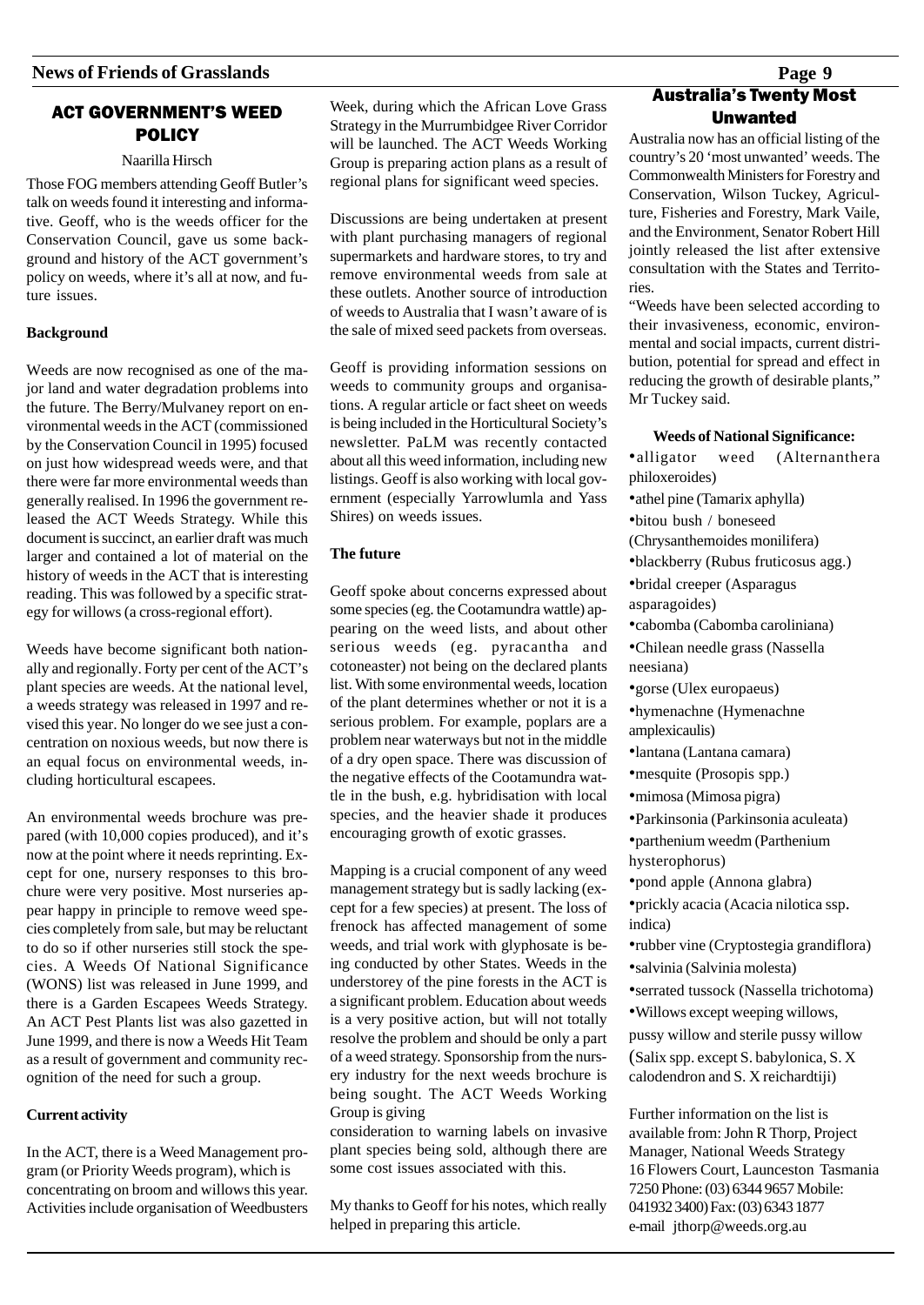# WHY DO THEY CALL IT LOVE GRASS?

Geoff Robertson

In our May-June 1999 newsletter the question was posed "Why did they call it Love Grass?"

Philippe (a FOG member in France) wrote and told us that Love Grass comes from its botanic name Eragrostis from the Greek, Era = love and Grostis = grass. Philippe observed that the Greek name reflects its lovely appeal.

Wheeler, Jacobs and Norton, 'Grasses of New South Wales' tells us that there are about 300 species worldwide occurring mainly in the tropics

and subtropics and that many species are valuable for pasture. Love grasses occur in all Australian States and there are 55+ species in Australia, 13 of which are introduced. There are 34 species in NSW.

Unfortunately, one introduced species, African Love Grass (*Eragrostis* afro horribilis – aka *curvula*) has become widespread and an environmental weed in this region. It is probably the most recognisable Love Grass by FOGGERS especially those familiar with attempting its eradication.

Love grasses are generally an open-panicled grass with quite dark fruits. We agree with Philippe that it is lovely.

The drawings are of love grass specimens collected by Margaret on her recent outback trip. Each shows the inflorescence and the the spikelet.

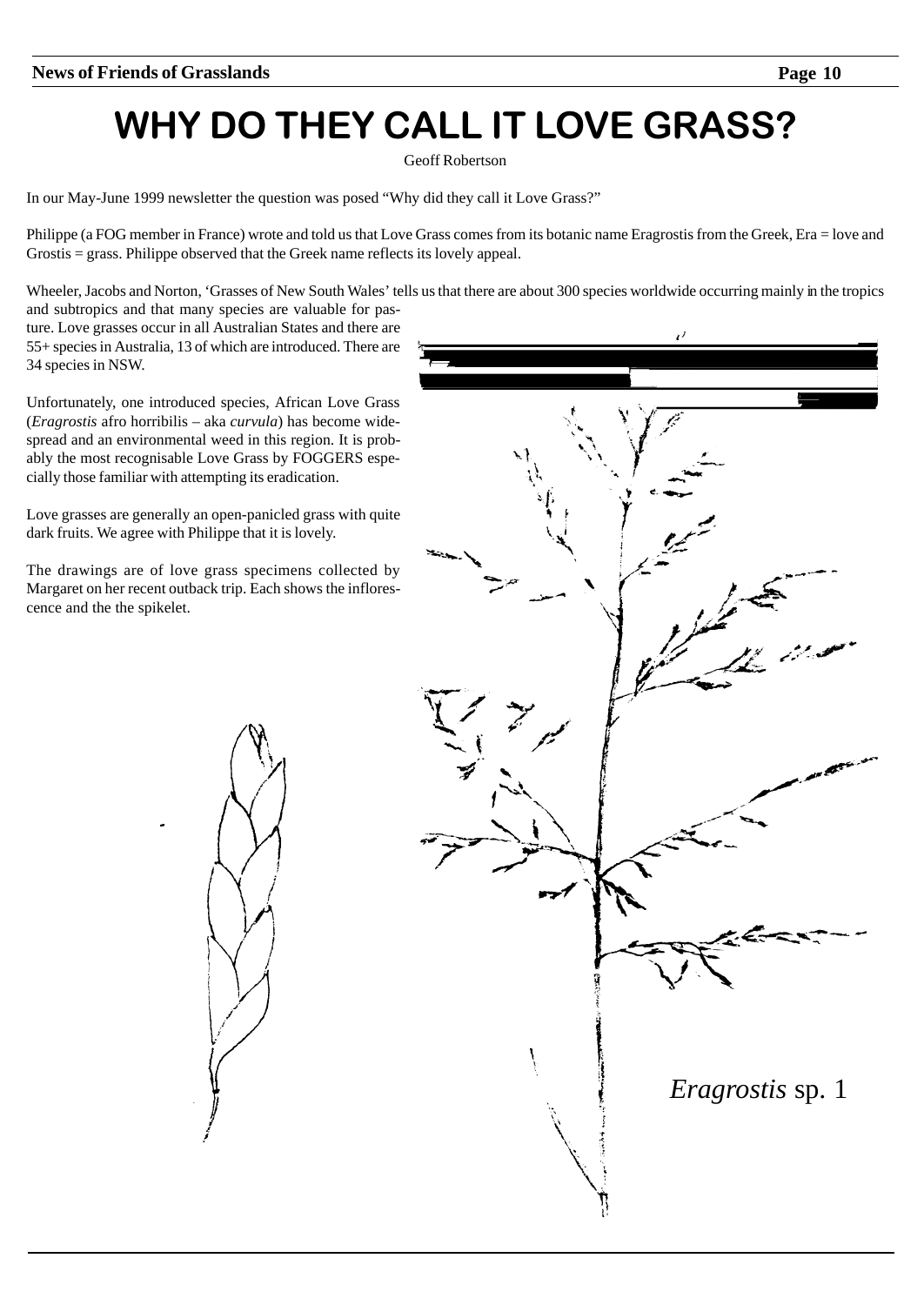